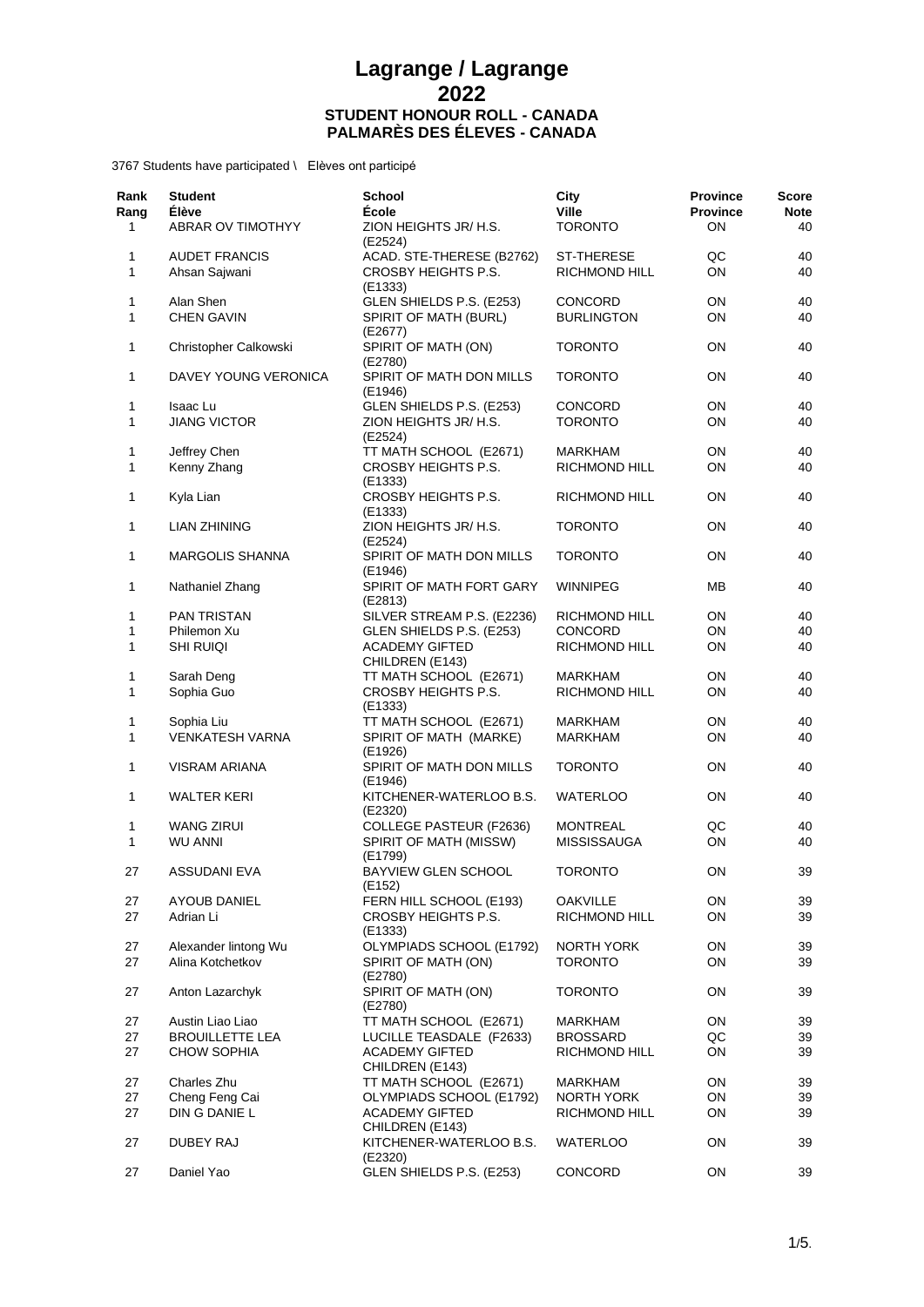| Rank<br>Rang | <b>Student</b><br><b>Élève</b> | <b>School</b><br><b>École</b>                            | City<br><b>Ville</b> | <b>Province</b><br><b>Province</b> | Score<br><b>Note</b> |
|--------------|--------------------------------|----------------------------------------------------------|----------------------|------------------------------------|----------------------|
| 27           | Donald Li                      | TT MATH SCHOOL (E2671)                                   | <b>MARKHAM</b>       | ON                                 | 39                   |
| 27           | <b>HAO SOPHIE</b>              | ST.JOHN'S RAVENSCOURT<br>M.S. (E1398)                    | <b>WINNIPEG</b>      | MВ                                 | 39                   |
| 27           | <b>HE ELIANA</b>               | <b>TOMKEN ROAD</b><br>SCIENCETECH (E1804)                | <b>MISSISSAUGA</b>   | ON                                 | 39                   |
| 27           | Jayden Li                      | MATHROVER (E2775)                                        | <b>MISSISSAUGA</b>   | ON                                 | 39                   |
| 27           | Jiahe Lin                      | OLYMPIADS SCHOOL (E1792)                                 | NORTH YORK           | ON                                 | 39                   |
| 27           | Juanito Yi                     | MATHROVER (E2775)                                        | <b>MISSISSAUGA</b>   | ON                                 | 39                   |
| 27           | Jun Han Hu                     | SPIRIT OF MATH FORT GARY<br>(E2813)                      | <b>WINNIPEG</b>      | MВ                                 | 39                   |
| 27           | KANHAI ELIJAH                  | ECOLE VAN WALLEGHEM<br>(E2515)                           | WINNIPEG             | ΜВ                                 | 39                   |
| 27           | KIM JOSHUA                     | ZION HEIGHTS JR/ H.S.<br>(E2524)                         | <b>TORONTO</b>       | ON                                 | 39                   |
| 27           | KURBATOVA ARINA                | <b>TOMKEN ROAD</b><br>SCIENCETECH (E1804)                | <b>MISSISSAUGA</b>   | OΝ                                 | 39                   |
| 27           | Karan Taneja                   | SPIRIT OF MATH (BRAM)<br>(E1800)                         | <b>MISSISSAUGA</b>   | ON                                 | 39                   |
| 27           | Kaylyn Zhang                   | TT MATH SCHOOL (E2671)                                   | <b>MARKHAM</b>       | ON                                 | 39                   |
| 27           | LI GERALD                      | <b>TOMKEN ROAD</b>                                       | <b>MISSISSAUGA</b>   | ON                                 | 39                   |
|              |                                | SCIENCETECH (E1804)                                      |                      |                                    |                      |
| 27           | LI JERRY                       | <b>ACADEMY GIFTED</b><br>CHILDREN (E143)                 | RICHMOND HILL        | OΝ                                 | 39                   |
| 27           | LIA O RUBY                     | SILVER STREAM P.S. (E2236)                               | <b>RICHMOND HILL</b> | ON                                 | 39                   |
| 27           | LIN EVELYN                     | TOWN CTR MONTESSORI<br>(E497)                            | <b>MARKHAM</b>       | ON                                 | 39                   |
| 27           | LIU ANNABELLE                  | ZION HEIGHTS JR/ H.S.<br>(E2524)                         | <b>TORONTO</b>       | OΝ                                 | 39                   |
| 27           | LIU SELINA                     | ZION HEIGHTS JR/ H.S.<br>(E2524)                         | <b>TORONTO</b>       | ON                                 | 39                   |
| 27           | <b>MA LUCAS</b>                | SPIRIT OF MATH (MISSW)<br>(E1799)                        | <b>MISSISSAUGA</b>   | ON                                 | 39                   |
| 27           | <b>Matthew Tsai</b>            | SPIRIT OF MATH (ON)<br>(E2780)                           | <b>TORONTO</b>       | ON                                 | 39                   |
| 27           | Mike Zhan                      | CROSBY HEIGHTS P.S.<br>(E1333)                           | RICHMOND HILL        | OΝ                                 | 39                   |
| 27           | <b>NGUYEN KIMBERLY</b>         | JOAN OF ARC ACADEMY<br>(E1920)                           | <b>OTTAWA</b>        | ON                                 | 39                   |
| 27           | Nathan Yang                    | TT MATH SCHOOL (E2671)                                   | MARKHAM              | ON                                 | 39                   |
| 27           | Nevetha Arullinkam             | SPIRIT OF MATH (MARKE)<br>(E1926)                        | <b>MARKHAM</b>       | ON                                 | 39                   |
| 27           | Nick Lomov                     | CROSBY HEIGHTS P.S.<br>(E1333)                           | <b>RICHMOND HILL</b> | ON                                 | 39                   |
| 27           | PADOLINA JOAQUIN               | NORTHMOUNT SCHOOL<br>(E2447)                             | <b>TORONTO</b>       | ON                                 | 39                   |
| 27           | SUN ANGELA                     | HIGHLAND M.S. (E2602)                                    | NORT YORK            | ON                                 | 39                   |
| 27           | Sean Cai                       | GLEN SHIELDS P.S. (E253)                                 | <b>CONCORD</b>       | ON                                 | 39                   |
| 27           | Tom Sharma                     | OLYMPIADS SCHOOL (E1792)                                 | NORTH YORK           | ON                                 | 39                   |
| 27           | WANG JASMINE                   | <b>TOMKEN ROAD</b>                                       | <b>MISSISSAUGA</b>   | ON                                 | 39                   |
| 27           | <b>WANG SHUYU</b>              | SCIENCETECH (E1804)<br>SPIRIT OF MATH (MARKE)<br>(E1926) | <b>MARKHAM</b>       | ON                                 | 39                   |
| 27           | William Mao                    | TT MATH SCHOOL (E2671)                                   | MARKHAM              | ON                                 | 39                   |
| 27           | XING HARVEY                    | ST.JOHN'S RAVENSCOURT                                    | WINNIPEG             | ΜВ                                 | 39                   |
|              |                                | M.S. (E1398)                                             |                      |                                    |                      |
| 27           | Xinge Xu                       | TT MATH SCHOOL (E2671)                                   | MARKHAM              | ON                                 | 39                   |
| 27           | YAN ALEX                       | ZION HEIGHTS JR/ H.S.<br>(E2524)                         | <b>TORONTO</b>       | ON                                 | 39                   |
| 27           | YANG ANYA                      | SPIRIT OF MATH (MARKE)<br>(E1926)                        | MARKHAM              | ON                                 | 39                   |
| 27           | <b>ZHAO FLORENCE</b>           | <b>TORONTO MONTESSORI</b><br>(E436)                      | RICHMOND HILL        | ON                                 | 39                   |
| 27           | ZHU RICHARD                    | HIGHLAND M.S. (E2602)                                    | NORT YORK            | ON                                 | 39                   |
| 79           | Adam Spagnolo                  | SPIRIT OF MATH (ON)<br>(E2780)                           | <b>TORONTO</b>       | ON                                 | 38                   |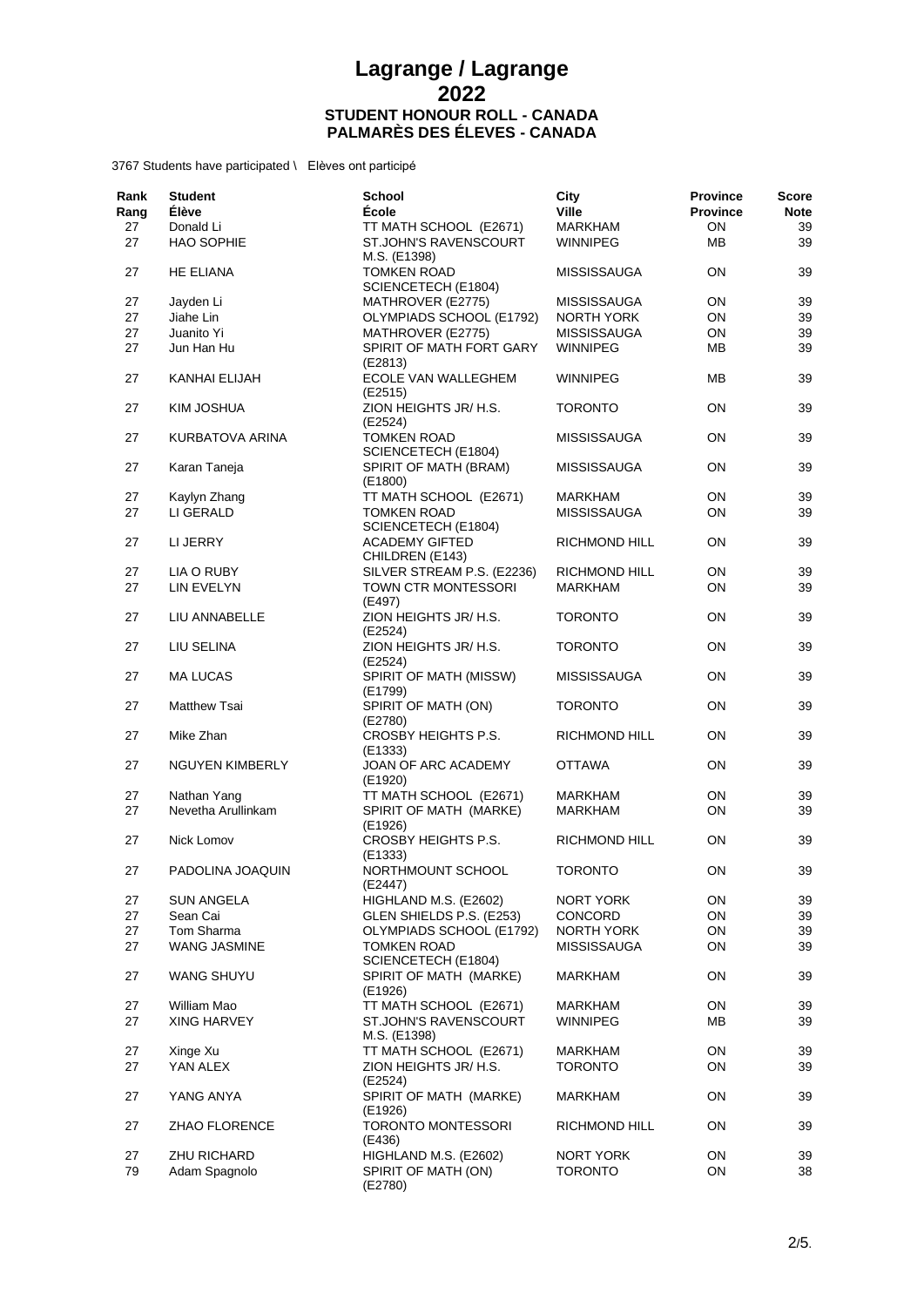| Rank<br>Rang | <b>Student</b><br><b>Élève</b> | <b>School</b><br><b>École</b>            | City<br><b>Ville</b>      | <b>Province</b><br><b>Province</b> | Score<br><b>Note</b> |
|--------------|--------------------------------|------------------------------------------|---------------------------|------------------------------------|----------------------|
| 79           | Alvin Cai                      | OLYMPIADS SCHOOL (E1792)                 | NORTH YORK                | OΝ                                 | 38                   |
| 79           | Andrew Hu                      | OLYMPIADS SCHOOL (E1792)                 | NORTH YORK                | ON                                 | 38                   |
| 79           | <b>CAO QIHAN</b>               | ZION HEIGHTS JR/ H.S.<br>(E2524)         | <b>TORONTO</b>            | ON                                 | 38                   |
| 79           | <b>CHEVRIER VICTOR</b>         | <b>COLLEGE BEAUBOIS (SEC)</b><br>(F2098) | <b>PIERREFONDS</b>        | QC                                 | 38                   |
| 79           | <b>CLIPA JASON</b>             | SPIRIT OF MATH (MISSW)<br>(E1799)        | <b>MISSISSAUGA</b>        | ON                                 | 38                   |
| 79           | Charles Yuzhao Wang            | CANADA CVC SERVICES<br>(E2778)           | <b>SURREY</b>             | BC                                 | 38                   |
| 79           | DEIYAGALA SADEW                | ECOLE VAN WALLEGHEM<br>(E2515)           | <b>WINNIPEG</b>           | MВ                                 | 38                   |
| 79           | Daniel Dadashzadeh             | SPIRIT OF MATH (ON)<br>(E2780)           | <b>TORONTO</b>            | ON                                 | 38                   |
| 79           | Daniel Diomin                  | CROSBY HEIGHTS P.S.<br>(E1333)           | RICHMOND HILL             | OΝ                                 | 38                   |
| 79           | Daniel Zhu                     | SPIRIT OF MATH (MARKE)<br>(E1926)        | MARKHAM                   | ON                                 | 38                   |
| 79           | <b>ELBATOUTY OMAR</b>          | E.S.ETIENNE BRULE (F1834)                | <b>TORONTO</b>            | ON                                 | 38                   |
| 79           | Ellen Wang                     | MATHROVER (E2775)                        | <b>MISSISSAUGA</b>        | ON                                 | 38                   |
| 79           | Emilee Zhang                   | TT MATH SCHOOL (E2671)                   | MARKHAM                   | ON                                 | 38                   |
| 79           | Ethan Xiong                    | MATHROVER (E2775)                        | <b>MISSISSAUGA</b>        | ON                                 | 38                   |
| 79           | <b>GROZA DORIAN</b>            | ZION HEIGHTS JR/ H.S.<br>(E2524)         | <b>TORONTO</b>            | ON                                 | 38                   |
| 79           | <b>GUO ANDI</b>                | ZION HEIGHTS JR/ H.S.<br>(E2524)         | <b>TORONTO</b>            | ON                                 | 38                   |
| 79           | HE BETTY                       | UNIONVILLE MONTESSORI<br>(E1805)         | <b>UNIONVILLE</b>         | ON                                 | 38                   |
| 79           | <b>JUMONG LEE</b>              | ZION HEIGHTS JR/ H.S.<br>(E2524)         | <b>TORONTO</b>            | ON                                 | 38                   |
| 79           | Jaayden Lam                    | SPIRIT OF MATH (ON)<br>(E2780)           | <b>TORONTO</b>            | ON                                 | 38                   |
| 79           | Jitao Zhang                    | OLYMPIADS SCHOOL (E1792)                 | <b>NORTH YORK</b>         | ON                                 | 38                   |
| 79           | Jonathan Zhou                  | TT MATH SCHOOL (E2671)                   | <b>MARKHAM</b>            | ON                                 | 38                   |
| 79           | Katie Tang                     | ST.BONAVENTURE C.S.<br>(E394)            | <b>TORONTO</b>            | ON                                 | 38                   |
| 79           | LAM ZOE                        | TOWN CTR MONTESSORI<br>(E497)            | <b>MARKHAM</b>            | OΝ                                 | 38                   |
| 79           | <b>LAN RICHARD</b>             | SILVER STREAM P.S. (E2236)               | RICHMOND HILL             | ON                                 | 38                   |
| 79           | LETENDRE REMI                  | LUCILLE TEASDALE (F2633)                 | <b>BROSSARD</b>           | QC                                 | 38                   |
| 79           | LI ADAM                        | SILVER STREAM P.S. (E2236)               | RICHMOND HILL             | ON                                 | 38                   |
| 79           | LI SARINA                      | <b>ACADEMY GIFTED</b><br>CHILDREN (E143) | RICHMOND HILL             | ON                                 | 38                   |
| 79           | LU ERIC                        | <b>ACADEMY GIFTED</b><br>CHILDREN (E143) | <b>RICHMOND HILL</b>      | OΝ                                 | 38                   |
| 79           | Lana Grad                      | SPIRIT OF MATH (ON)<br>(E2780)           | TORONTO                   | ON                                 | 38                   |
| 79           | <b>MALIK ZAIN</b>              | <b>ACADEMIE STE-CECILE</b><br>(E142)     | <b>WINDSOR</b>            | ON                                 | 38                   |
| 79           | MARKANDAIER DARYN              | TOWN CTR MONTESSORI<br>(E497)            | MARKHAM                   | ON                                 | 38                   |
| 79           | MI RAYMOND                     | ZION HEIGHTS JR/ H.S.<br>(E2524)         | <b>TORONTO</b>            | ON                                 | 38                   |
| 79           | <b>MOCANU GEORGE</b>           | SILVER STREAM P.S. (E2236)               | RICHMOND HILL             | ON                                 | 38                   |
| 79           | MORE ETIENNE                   | MARCELLIN-CHAMPAGNAT<br>(F2075)          | ST-JEAN-SUR-<br>RICHELIEU | QC                                 | 38                   |
| 79           | Mateya Hariton                 | SPIRIT OF MATH (BC) (E2814)              | <b>VANCOUVER</b>          | BС                                 | 38                   |
| 79           | NGUYEN HUU LOGAR               | LUCILLE TEASDALE (F2633)                 | <b>BROSSARD</b>           | QC                                 | 38                   |
| 79           | PHAN HIEU TAM                  | LUCILLE TEASDALE (F2633)                 | BROSSARD                  | QC                                 | 38                   |
| 79           | POP LUCAS                      | SPIRIT OF MATH (MISSW)<br>(E1799)        | <b>MISSISSAUGA</b>        | ON                                 | 38                   |
| 79           | <b>SHAMS WARISHA</b>           | ZION HEIGHTS JR/ H.S.<br>(E2524)         | <b>TORONTO</b>            | ON                                 | 38                   |
| 79           | SHAO DANIEL                    | SILVER STREAM P.S. (E2236)               | RICHMOND HILL             | ON                                 | 38                   |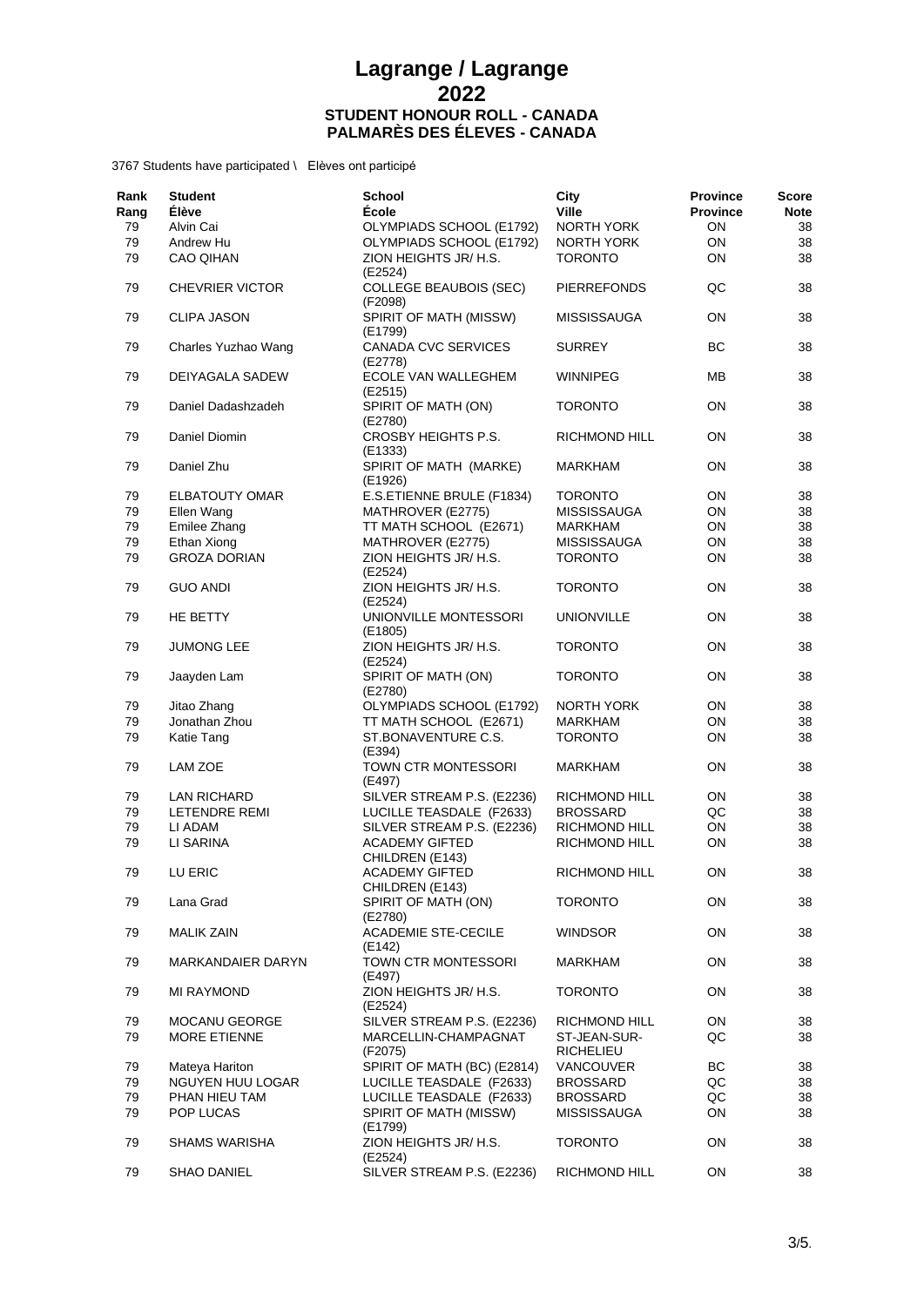| Rank<br>Rang | <b>Student</b><br><b>Élève</b> | School<br>École                                   | City<br><b>Ville</b>                    | <b>Province</b><br><b>Province</b> | <b>Score</b><br><b>Note</b> |
|--------------|--------------------------------|---------------------------------------------------|-----------------------------------------|------------------------------------|-----------------------------|
| 79<br>79     | Samuel Guo<br>Shlok Parmar     | OLYMPIADS SCHOOL (E1792)<br>SPIRIT OF MATH (BRAM) | <b>NORTH YORK</b><br><b>MISSISSAUGA</b> | ON<br>ON                           | 38<br>38                    |
|              |                                | (E1800)                                           |                                         |                                    |                             |
| 79           | <b>Timothy Hsiao</b>           | SPIRIT OF MATH (CENTRAL<br>TOR) (E2812)           | <b>TORONTO</b>                          | ON                                 | 38                          |
| 79           | <b>WEN JAMES</b>               | SILVER STREAM P.S. (E2236)                        | RICHMOND HILL                           | ON                                 | 38                          |
| 79           | YIN OWEN                       | SILVER STREAM P.S. (E2236)                        | RICHMOND HILL                           | ON                                 | 38                          |
| 79           | <b>YU JASON</b>                | ECOLE VAN WALLEGHEM<br>(E2515)                    | <b>WINNIPEG</b>                         | <b>MB</b>                          | 38                          |
| 79           | <b>YU MAGGIE</b>               | <b>TORONTO MONTESSORI</b><br>(E436)               | <b>RICHMOND HILL</b>                    | ON                                 | 38                          |
| 79           | Yang Zhao                      | OLYMPIADS SCHOOL (E1792)                          | NORTH YORK                              | ON                                 | 38                          |
| 79           | Yaodong Tang                   | OLYMPIADS SCHOOL (E1792)                          | NORTH YORK                              | ON                                 | 38                          |
| 79           | Yiming Chen                    | TT MATH SCHOOL (E2671)                            | <b>MARKHAM</b>                          | ON                                 | 38                          |
| 79           | Yiyi Zhou                      | OLYMPIADS SCHOOL (E1792)                          | <b>NORTH YORK</b>                       | ON                                 | 38                          |
| 79           | <b>ZAMAN SAHIL</b>             | TOWN CTR MONTESSORI<br>(E497)                     | <b>MARKHAM</b>                          | ON                                 | 38                          |
| 79           | <b>ZHANG ANDY</b>              | SPIRIT OF MATH DON MILLS<br>(E1946)               | <b>TORONTO</b>                          | <b>ON</b>                          | 38                          |
| 79           | <b>ZHANG MICHAEL</b>           | HIGHLAND M.S. (E2602)                             | NORT YORK                               | ON                                 | 38                          |
| 79           | ZHIBAREV NIKOLAY               | SPIRIT OF MATH (OAKV)<br>(E2673)                  | MISSISSAUGA                             | ON                                 | 38                          |
| 135          |                                | ZION HEIGHTS JR/ H.S.<br>(E2524)                  | <b>TORONTO</b>                          | <b>ON</b>                          | 37                          |
| 135          | Amy Ai                         | OLYMPIADS SCHOOL (E1792)                          | NORTH YORK                              | ON                                 | 37                          |
| 135          | Austin Yao                     | TT MATH SCHOOL (E2671)                            | <b>MARKHAM</b>                          | ON                                 | 37                          |
| 135          | <b>BENCHIMOL SARAH</b>         | <b>COLLEGE BEAUBOIS (SEC)</b><br>(F2098)          | <b>PIERREFONDS</b>                      | QC                                 | 37                          |
| 135          | <b>BU RYAN</b>                 | SILVER STREAM P.S. (E2236)                        | RICHMOND HILL                           | ON                                 | 37                          |
| 135          | Brian Zhang                    | GLEN SHIELDS P.S. (E253)                          | <b>CONCORD</b>                          | ON                                 | 37                          |
| 135          | <b>CESPEDES CHAVEZ PEDRO</b>   | LUCILLE TEASDALE (F2633)                          | <b>BROSSARD</b>                         | QC                                 | 37                          |
| 135          | <b>CHEN ADELYN</b>             | <b>TORONTO MONTESSORI</b><br>(E436)               | RICHMOND HILL                           | ON                                 | 37                          |
| 135          | <b>CHU MAX</b>                 | ZION HEIGHTS JR/ H.S.<br>(E2524)                  | <b>TORONTO</b>                          | ON                                 | 37                          |
| 135          | Daniel Sheu                    | CROSBY HEIGHTS P.S.<br>(E1333)                    | RICHMOND HILL                           | ON                                 | 37                          |
| 135          | Emma Fung                      | TT MATH SCHOOL (E2671)                            | <b>MARKHAM</b>                          | ON                                 | 37                          |
| 135          | <b>FANG HEYUAN</b>             | <b>CENTURY MONTESSORI</b><br>(E2097)              | <b>RICHMOND HILL</b>                    | ON                                 | 37                          |
| 135          | <b>FERDINAND LAITH</b>         | SPIRIT OF MATH DON MILLS<br>(E1946)               | <b>TORONTO</b>                          | ON                                 | 37                          |
| 135          | <b>FONG XAVIER</b>             | SPIRIT OF MATH (MISSW)<br>(E1799)                 | <b>MISSISSAUGA</b>                      | ON                                 | 37                          |
| 135          | <b>GEIGER THOMAS</b>           | LEE ACADEMY (E287)                                | <b>LYNDEN</b>                           | ON                                 | 37                          |
| 135          | <b>GUPTA ANJALI</b>            | HIGHLAND M.S. (E2602)                             | NORT YORK                               | ON                                 | 37                          |
| 135          | Guanlin Zhou                   | TT MATH SCHOOL (E2671)                            | MARKHAM                                 | ON                                 | 37                          |
| 135          | <b>JOSHI SOHUN</b>             | KAWARTHA MONTESSORI<br>(E279)                     | PETERBOROUG<br>H.                       | ON                                 | 37                          |
| 135          | Jason Versaevel                | SPIRIT OF MATH (ON)<br>(E2780)                    | <b>TORONTO</b>                          | <b>ON</b>                          | 37                          |
| 135          | Jiarui Tang                    | OLYMPIADS SCHOOL (E1792)                          | NORTH YORK                              | ON                                 | 37                          |
| 135          | Joy Kim                        | CROSBY HEIGHTS P.S.<br>(E1333)                    | RICHMOND HILL                           | ON                                 | 37                          |
| 135          | Julia Xing                     | MATHROVER (E2775)                                 | <b>MISSISSAUGA</b>                      | ON                                 | 37                          |
| 135          | Junhao Lu                      | TT MATH SCHOOL (E2671)                            | MARKHAM                                 | ON                                 | 37                          |
| 135          | KHORSAND ILLIA                 | ZION HEIGHTS JR/ H.S.<br>(E2524)                  | <b>TORONTO</b>                          | ON                                 | 37                          |
| 135          | Kevin He                       | CROSBY HEIGHTS P.S.<br>(E1333)                    | RICHMOND HILL                           | ON                                 | 37                          |
| 135          | <b>LAKHANI RIDA</b>            | ECOLE VAN WALLEGHEM<br>(E2515)                    | <b>WINNIPEG</b>                         | ΜВ                                 | 37                          |
| 135          | LI DAISY                       | ZION HEIGHTS JR/ H.S.<br>(E2524)                  | <b>TORONTO</b>                          | ON                                 | 37                          |